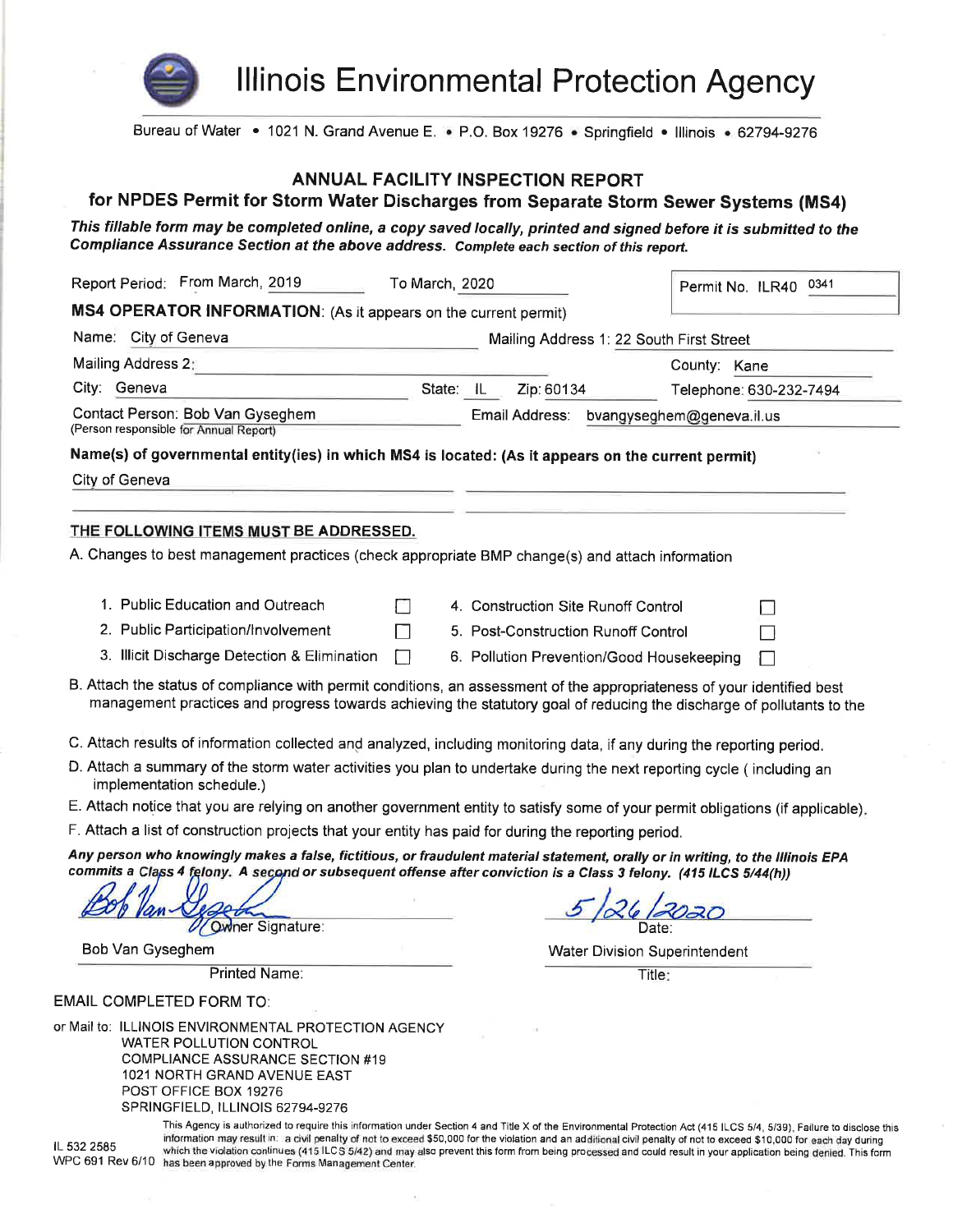

# ILLINOIS ENVIRONMENTAL PROTECTION AGENCY ANNUAL FACILITY INSPECTION REPORT NPDES PERMIT FOR STORMWATER DISCHARGES FROM MUNICIPAL SEPARATE STORM SEWER SYSTEMS (MS4)

# **CITY OF GENEVA, ILLINOIS**

# **2020 ANNUAL FACILITY INSPECTION REPORT MARCH 2019 TO FEBRUARY 2020 REPORTING PERIOD**

# **A. CHANGES TO BEST MANAGEMENT PRACTICES**

There were no changes to Best Management Practice (BMP) commitments within the Notice of Intent (NOI) submitted by the City. A Stormwater Management Plan has been developed and is being implemented.

#### **B. STATUS OF COMPLIANCE WITH PERMIT CONDITIONS**

#### **Public Education and Outreach**

#### **BMP A.1 - Distributed Paper Material**

The City of Geneva distributes information to residents that outlines what is considered an illicit discharge and identifies practices and procedures they can use to eliminate these discharges into the City's storm sewer system. The City also distributes information on the County's Recycling and Household Hazardous Waste Programs (See Kane County's NOI, Control Measure I for more information on this literature.)

The City's MS4 program NOI, Stormwater Management Plan, and recent annual reports are posted on the City Public Works webpage.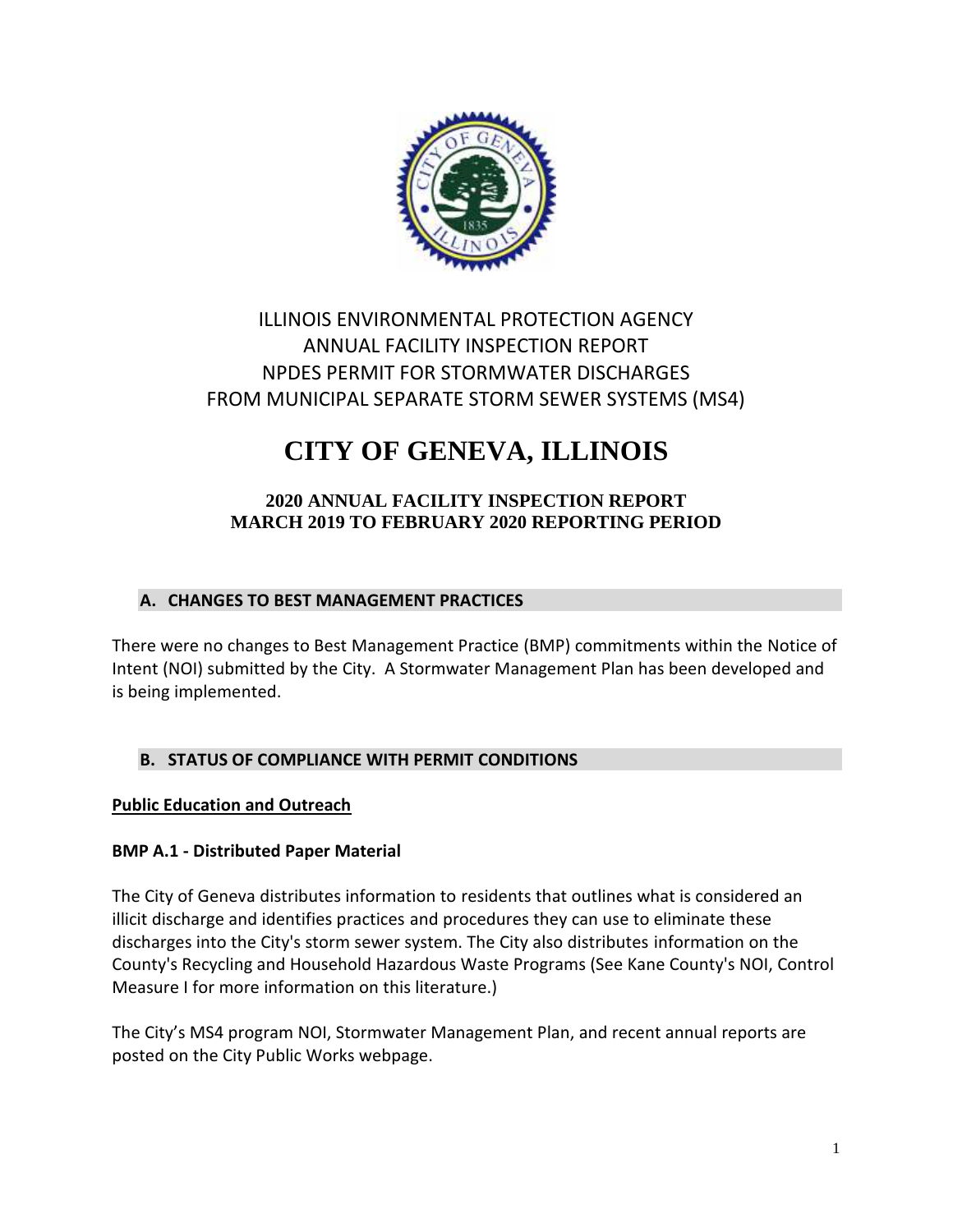**Goal:** Continue to produce and distribute education materials

**Status:** The City provides the following information to residents on its website:

- Trash and debris control program
- Recycling programs
- Household hazardous waste control program
- Volunteering opportunities for pond and drainage system debris removal, and storm drain stenciling

Kane County's website provides environmental quality and stormwater quality information for the residents of Geneva.

# **BMP A.4 – Community Event**

**Goal:** Participate in or provide information for community events.

**Status:** Materials were available for community events from the Kane County website.

#### **BMP A.6 – Other Public Education**

**Goal:** Educational Outreach - General Public

**Status:** The City's storm drain stenciling program has continued to educate people about dumping into City storm drains. New and repaired inlets are stamped with a no dumping message.

#### **Public Participation / Involvement**

#### **BMP B.3 Stakeholder Meeting**

The City will use the existing and proposed public involvement and participation programs that are being administered through the Kane County Department of Environmental Management. The City will also partner with other agencies and local groups to promote public participation in stormwater-related issues, encourage public participation on social media channels, and offer opportunities at public meetings for comments related to stormwater.

**Goal:** Meetings with Home Owner's Associations (HOAs) to discuss the importance of routine maintenance of ponds and storm sewers. Continue to offer HOA's assistance with the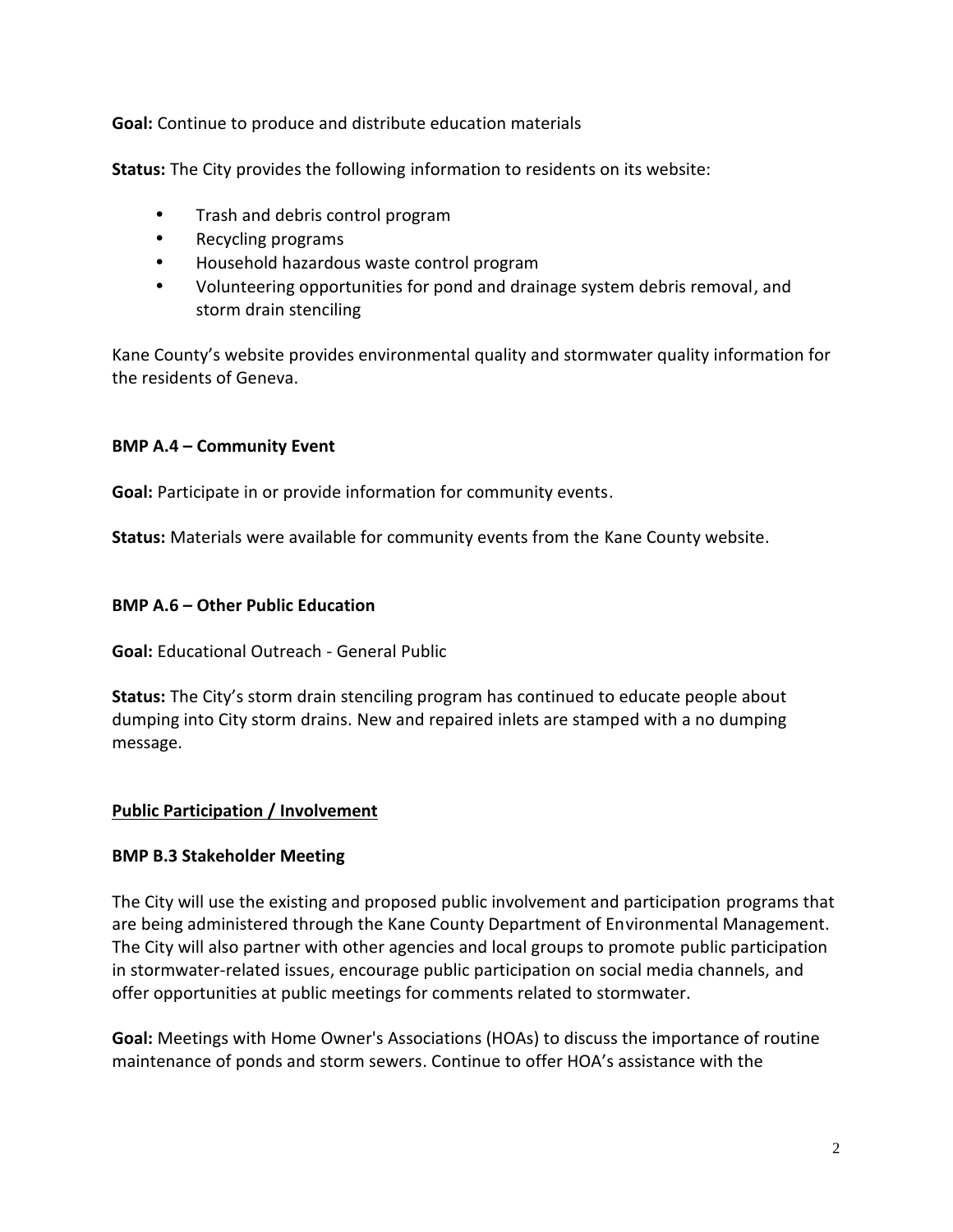stormwater related issues as necessary. Continue to hold bi-weekly City Council meetings open to the public.

**Status:** The City is utilizing the existing and proposed public involvement and participation programs that are being administered through the Kane County Department of Environmental Management. City Council meeting are held bi-monthly.

### **BMP B.7 Other Public Involvement:**

**Goal:** Continue to hold bi-weekly City Council meetings open to the public

**Status:** Geneva holds bi-weekly public meetings whereby residents have the opportunity to discuss issues related to stormwater management and pollution prevention. These meetings take place with City Council members and are normally televised.

Information from USEPA is being reviewed to determine if the City needs to make program modifications to address Environmental Justice Areas (EJA).

# **Illicit Discharge Detection and Elimination**

# **BMP C.1—Storm Sewer Map Preparation**

**Goal:** Maintain and update as necessary the computerized stormwater mapping system. This map includes all storm sewer mains and associated appurtenances within the City of Geneva.

**Status:** The City continues to update and improve upon existing stormwater mapping information within the city's GIS. The City is working to incorporate stormwater outfalls into the City's GIS by obtaining GPS locations of each site in the field.

# **BMP C.10 – Other Illicit Discharge Controls**

Legal Authority and Enforcement Procedures - the City of Geneva Municipal Code, Chapter 25 Division 3 Section 25-65(d) states: "It shall be unlawful to discharge without NPDES permit to any natural outlet within the City of Geneva". When an illicit discharge is detected, the Geneva Fire Department is notified. They have jurisdiction to enforce "spiller pays" provisions that require the discharger to pay for all costs associated with cleanup activities. The Public Works Department works cooperatively with the Fire Department to assist with those cleanup activities.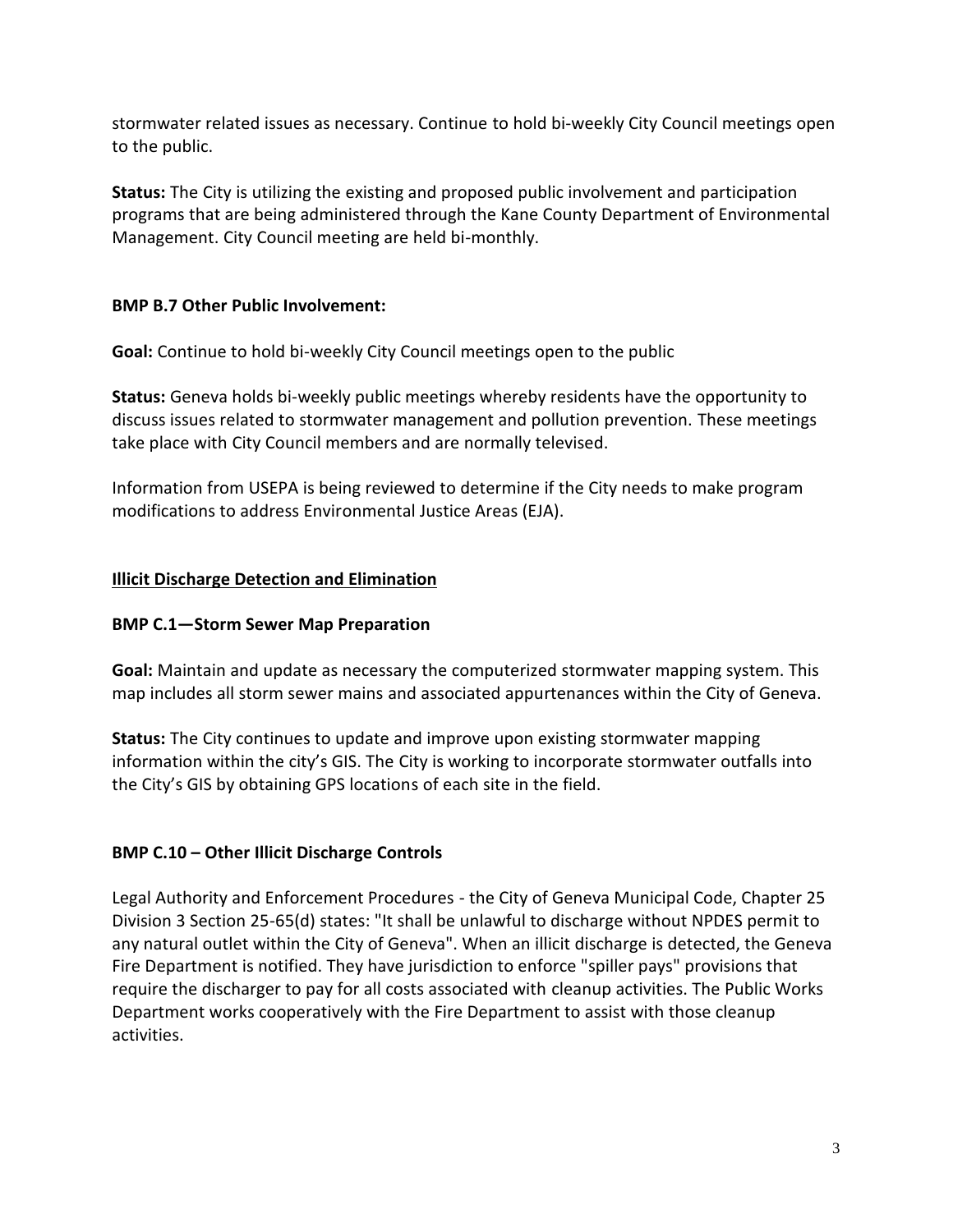**Goal:** When notified of an illicit discharge, the Geneva Fire Department will respond for enforcement activities and the Public Works Department will assist with cleanup activities.

**Status:** The City inspected its retention and detention area for evidence of illicit discharges and water quality issues. The City continued illicit discharge enforcement and cleanup activities on an as needed basis.

# **Construction Site Runoff Control:**

# **BMP D.1 – Regulatory Control Program**

The City has adopted ordinance 2001-73, an ordinance amending appendix E "Stormwater Management regulations" of the Geneva Municipal Code. This ordinance incorporates by reference all of the provisions of the Kane County Stormwater Management Ordinance which was adopted by the Kane County Board on October 9, 2001 and is enforced within the municipal limits by the City of Geneva. In addition, the City of Geneva Ordinance 2001-73 addresses the control of construction wastes as defined in Control Measure IV.

**Goal:** Continue to administer current ordinances related to new construction site runoff control.

**Status:** The City's Engineering Division and Building Department staff performed required inspections of construction site runoff control.

#### **Post-Construction Runoff Control**

#### **BMP E.7 - Other Post Construction Runoff Controls**

The City has adopted ordinance 2001-73, an ordinance amending appendix E "Stormwater Management regulations" of the Geneva Municipal Code. This ordinance incorporates by reference all of the provisions of the Kane County Stormwater Management Ordinance which was adopted by the Kane County Board on October 9, 2001 and is enforced within the municipal limits by the City of Geneva. It is the City's understanding that the implementation of this ordinance will satisfy the provisions of this section of our Notice of Intent (NOI).

**Goal:** Continue to administer current ordinances related to new post-construction site runoff control.

**Status:** The City's Engineering Division performed required inspections of post-construction site runoff control. Retention and detention basins were evaluated for maintenance needs and performance.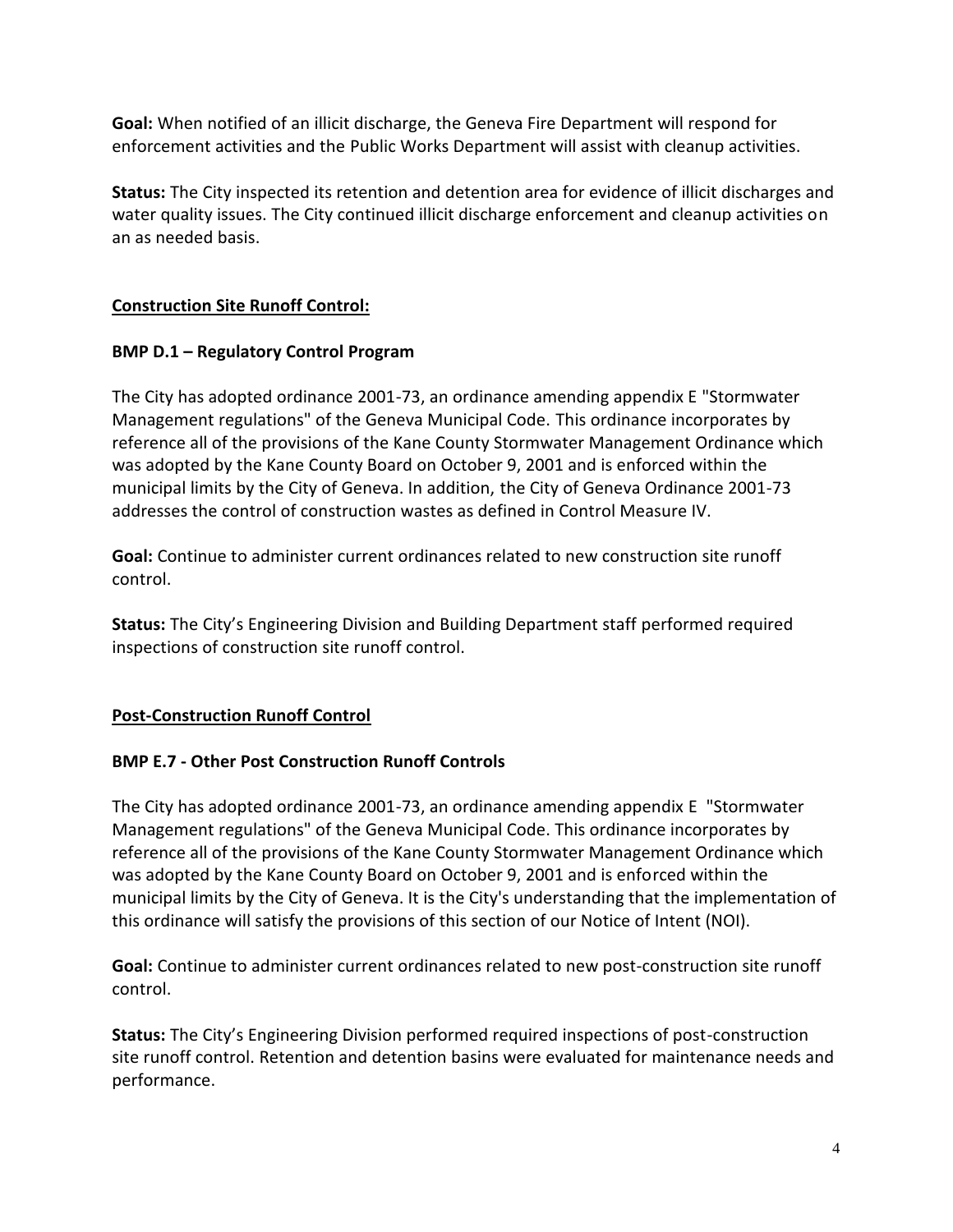#### **Pollution Prevention / Good Housekeeping:**

#### **BMP F.1 – Employee Training Program**

Employee Pollution Prevention Reference Manual & Employee Training Program - The City will provide its employees with an Employee Pollution Prevention Reference Manual which outlines practices and procedures they should undertake during the workday to prevent the release of pollutants into the City's storm sewer system. The City will also conduct or participate in an annual, half-day long pollution prevention seminar for the City's Public Works Department to give them formal instruction on the proper handling and disposal of wastes to prevent them from entering the storm sewer system.

**Goal:** Distribute employee pollution prevention reference manual to all Public Works employees. Conduct a short training session for Public Works employees.

**Status:** Formal pollution prevention training was provided to City staff professional MS4 program consultants**.**

#### **BMP F.2—Inspection and Maintenance Program**

**Goal:** The City will regularly conduct sweeping of streets and parking lot, cleaning at least 100 catch basins in high traffic areas and on arterial snow routes.

**Status:** Regular sweeping of streets and public parking lots was performed within the City. 250 miles of streets were swept 8 times during the year. A total of 2,000 miles were swept.

Within the storm sewer system, 422 storm sewer structures were cleaned, and 52,616 feet of storm sewer pipe were cleaned and televised.

#### **BMP F.6—Other Municipal Operations Controls**

**Goal:** Whenever necessary, public vehicles will be washed in a facility that collects the runoff and discharges it into a triple basin system then to the sanitary sewer system.

**Status:** Continued cleaning of public vehicles at facilities that collect runoff for discharge through a triple basin collector to sanitary sewer.

All City vehicles and equipment are inspected once every month or every 3,000 miles for preventative maintenance. Cleaning of public vehicles is performed at a facility that collect runoff for discharge through a triple basin collector tributary to a sanitary sewer. All used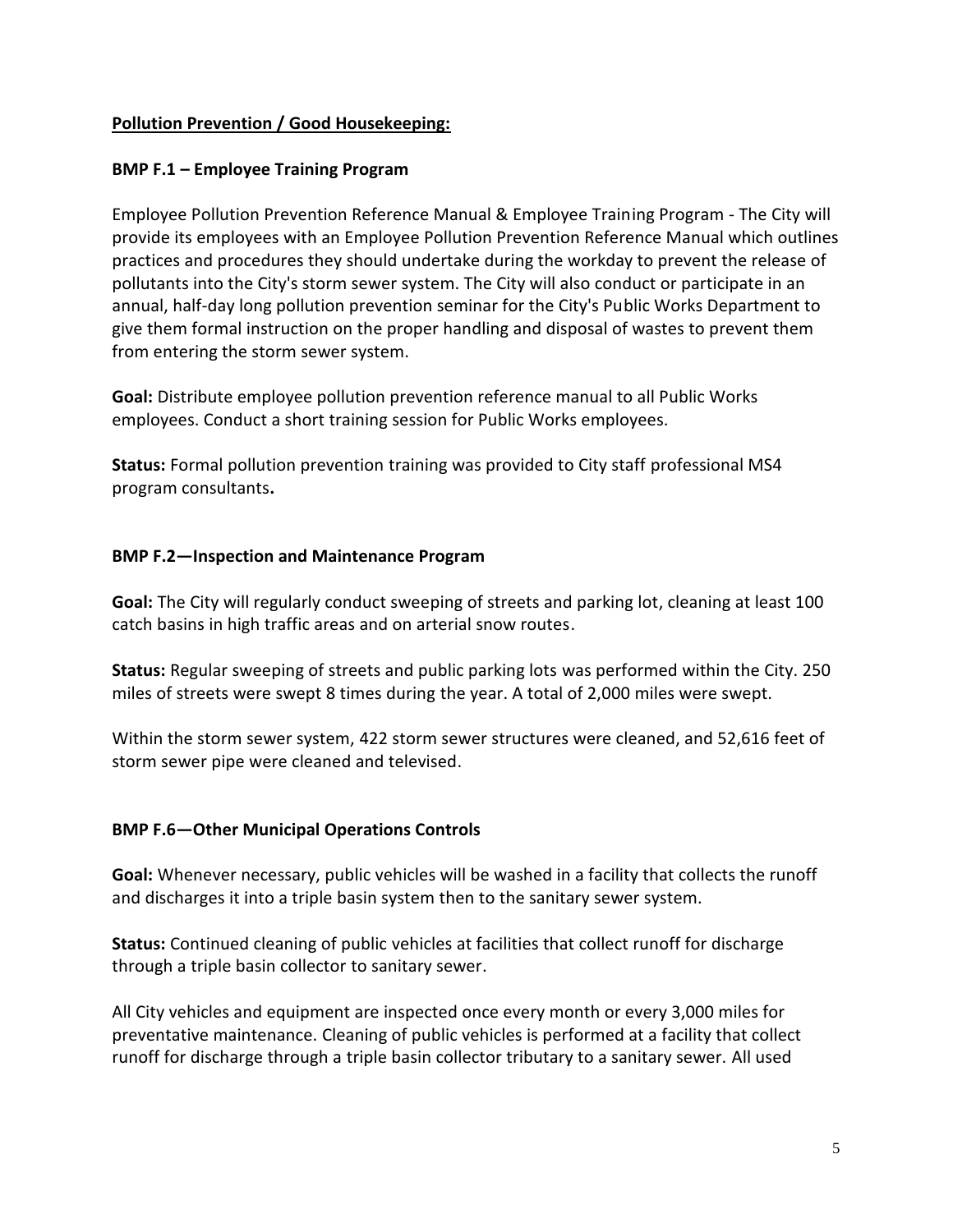motor oils, fluids, batteries, tires, etc. are recycled through approved recycling programs. The City's underground waste oil tank is inspected regularly as required by the State Fire Marshall.

Road salt is stored in a permanent, covered structure. BMPs for deicing material storage and handling are performed.

# **C. RESULTS OF INFORMATION COLLECTED AND ANALYZED**

The City participates within the Fox River Study Group which implements a regional water quality monitoring and assessment program. The data collected by the Study Group is available for public review and MS4 program implementation.

# **D. SUMMARY OF ACTIVITIES PLANNED DURING NEXT REPORTING CYCLE**

# **Public Education and Outreach**

# **BMP A.1 - Distributed Paper Material**

The City distributes an informational flyer to the residents which outlines what is considered an illicit discharge and identifies practices and procedures they can use to eliminate these discharges into the City's storm sewer system. The City of Geneva also distributes literature on the County's Recycling and Household Hazardous Waste Programs (See Kane County's NOI, Control Measure I for more information on this literature.)

**Goal:** Continue to produce and distribute education materials.

#### **BMP A.4 – Community Event**

**Goal:** Participate in or provide information for community events.

#### **BMP A.6 – Other Public Education**

**Goal:** Educational Outreach - General Public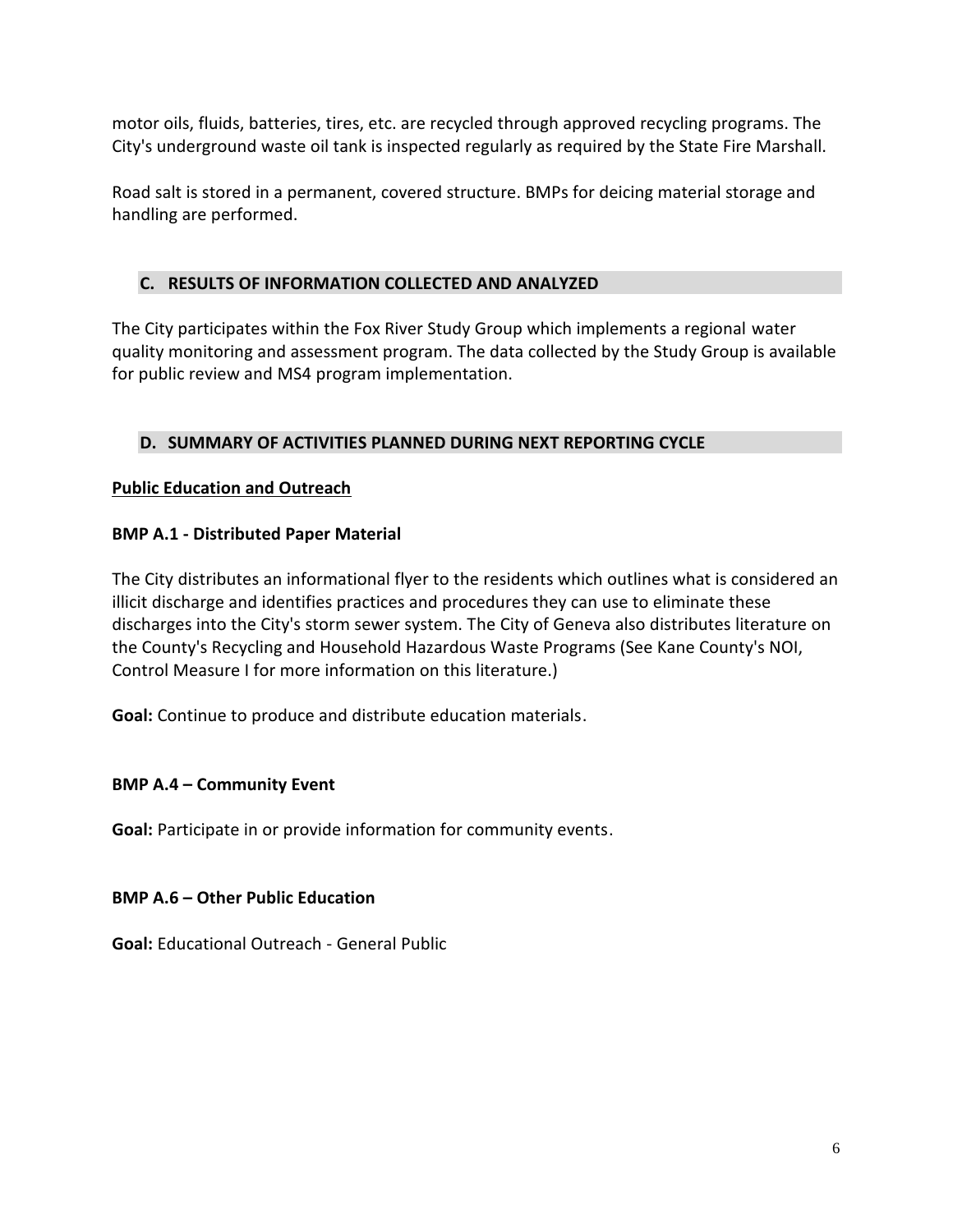#### **Public Participation / Involvement**

#### **BMP B.3 Stakeholder Meeting**

The City will use the existing and proposed public involvement and participation programs that are being administered through the Kane County Department of Environmental Management. The City will also partner with other agencies and local groups to promote public participation in stormwater-related issues, encourage public participation on social media channels, and offer opportunities at public meetings for comments related to stormwater.

**Goal:** Meetings with Home Owner's Associations (HOAs) to discuss the importance of routine maintenance of ponds and storm sewers. Continue to offer HOA's assistance with the stormwater related issues as necessary. Continue to hold bi-weekly City Council meetings open to the public.

#### **BMP B.7 Other Public Involvement:**

**Goal:** Continue to hold bi-weekly City Council meetings open to the public.

#### **Illicit Discharge Detection and Elimination**

#### **BMP C.1—Storm Sewer Map Preparation**

**Goal:** The City will continue to maintain and update as necessary our computerized stormwater mapping system. This map includes all storm sewer mains and associated appurtenances within the City of Geneva.

#### **BMP C.10 – Other Illicit Discharge Controls**

Legal Authority and Enforcement Procedures -the City of Geneva Municipal Code, Chapter 25 Division 3 Section 25-65(d) states: "It shall be unlawful to discharge without NPDES permit to any natural outlet within the City of Geneva". When an illicit discharge is detected, the Geneva Fire Department is notified. They have jurisdiction to enforce "spiller pays" provisions that require the discharger to pay for all costs associated with cleanup activities. The Public Works Department works cooperatively with the Fire Department to assist with those cleanup activities.

**Goal:** When notified of an illicit discharge, the Geneva Fire Department will respond for enforcement activities and the Public Works Department will assist with cleanup activities.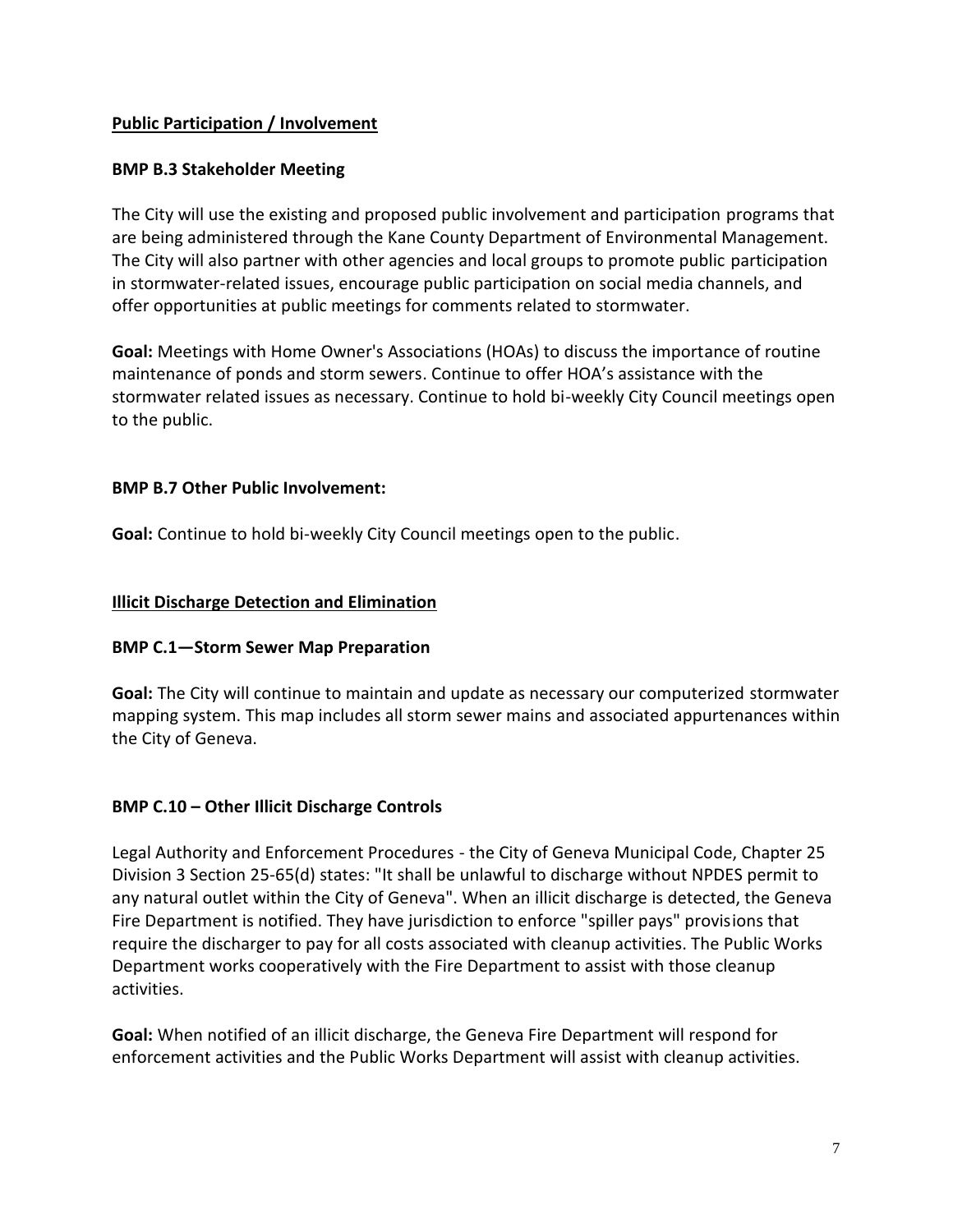### **Construction Site Runoff Control:**

#### **BMP D.1 – Regulatory Control Program**

The City has adopted ordinance 2001-73, an ordinance amending appendix E "Stormwater Management regulations" of the Geneva Municipal Code. This ordinance incorporates by reference all of the provisions of the Kane County Stormwater Management Ordinance which was adopted by the Kane County Board on October 9, 2001 and is enforced within the municipal limits by the City of Geneva. In addition, the City of Geneva Ordinance 2001-73 addresses the control of construction wastes as defined in Control Measure IV.

**Goal:** The City will continue to administer current ordinances related to new construction site runoff control.

#### **Post-Construction Runoff Control**

#### **BMP E.7 - Other Post Construction Runoff Controls**

The City has adopted ordinance 2001-73, an ordinance amending appendix E "Stormwater Management regulations" of the Geneva Municipal Code. This ordinance incorporates by reference all of the provisions of the Kane County Stormwater Management Ordinance which was adopted by the Kane County Board on October 9, 2001 and is enforced within the municipal limits by the City of Geneva. It is the City's understanding that the implementation of this ordinance will satisfy the provisions of this section of our Notice of Intent (NOI).

**Goal:** The City will continue to administer current ordinances related to new post-construction site runoff control.

#### **Pollution Prevention / Good Housekeeping:**

#### **BMP F.1 – Employee Training Program**

Employee Pollution Prevention - The City will provide its employees with information that outlines practices and procedures they should undertake during the workday to prevent the release of pollutants into the City's storm sewer system. The City will also conduct or participate in an annual, half-day long pollution prevention seminar for the City's Public Works Department to give them formal instruction on the proper handling and disposal of wastes to prevent them from entering the storm sewer system.

**Goal:** Distribute employee pollution prevention information to all Public Works employees. Conduct a short training session for all Public Works employees.